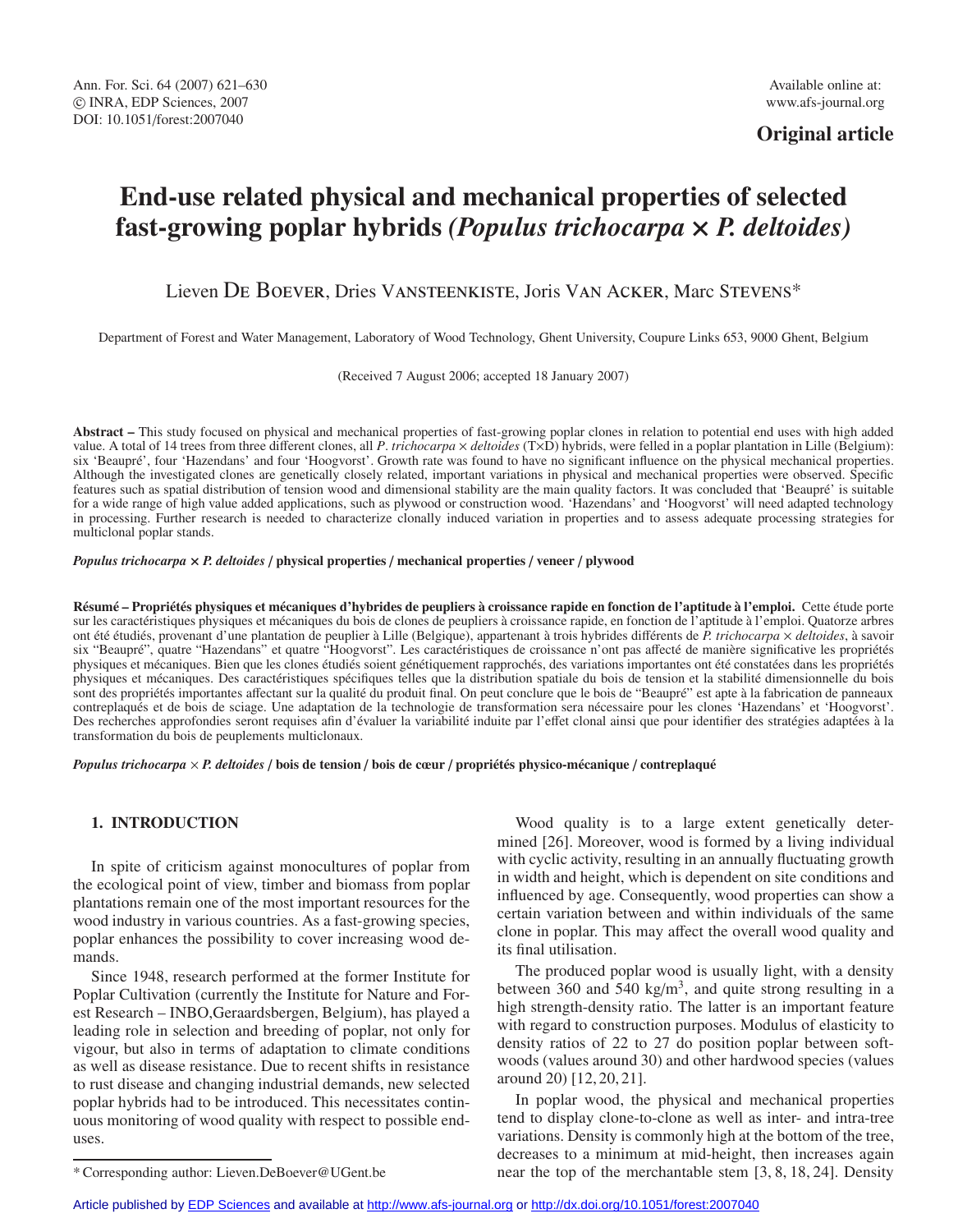**Table I.** Genetic background of investigated clones with dendrometrical characteristics for selected trees and total stand; mean radial increment and radial increment of last 10 years (cm), circumference at BH (cm) and total tree height (m) with standard deviations.

|                | Clone                                    | Beaupré         | Hazendans        | Hoogyorst        |
|----------------|------------------------------------------|-----------------|------------------|------------------|
|                | Mother                                   | V235            | V <sub>471</sub> | V <sub>235</sub> |
|                | Father                                   | $S1-173$        | S620-225         | S620-225         |
|                | # selected trees                         | 6               | 4                | 4                |
| Selected trees | Mean radial increment (cm)               | $1.13 \pm 0.14$ | $1.05 \pm 0.14$  | $1.44 \pm 0.23$  |
|                | Mean radial increment last 10 years (cm) | $1.02 \pm 0.15$ | $1.01 \pm 0.14$  | $1.42 \pm 0.19$  |
|                | Mean circumference (cm)                  | $151 \pm 21$    | $141 \pm 23$     | $187 + 27$       |
|                | Total tree height (m)                    | $28.9 \pm 3.7$  | $28.0 \pm 2.2$   | $31.7 \pm 3.3$   |
| Stand          | Mean circumference (cm)                  | $149 \pm 25$    | $149 \pm 27$     | $185 + 23$       |
|                | Total tree height (m)                    | $29.7 \pm 4.0$  | $28.6 \pm 3.5$   | $31.2 \pm 4.5$   |



**Figure 1.** Partitioning of the trees in relation to the different specimens required for testing.

variations between clones have been described by different authors. Peszlen [18] could not find a significant difference among 10 to 15-year-old clones of *P*. *deltoides* × *nigra*, while Hernández et al. [10] examined 9-year-old *P*. *deltoides* × *nigra* and found a significant clone-to-clone variation. Earlier comparison of fast-growing Belgian poplar clones proved that major variations exist [21,22]. Beaudoin et al. [3] and Hernández et al. [10] pointed out significant but weak negative correlations between wood density or mechanical properties and growth rate in *P*. *deltoides* × *nigra*.

The objective of this study is to evaluate the variability in selected physical and mechanical properties of new inter-American poplar clones (*P. trichocarpa* × *deltoides*). As poplar plantations are a local source of wood which take away pressure from native forests, this also contributes in producing high value added products with extended service life.

# **2. MATERIALS AND METHODS**

A total of 14 trees from three different clones, all *P*. *trichocarpa* × *deltoides* (T×D) hybrids, were felled in a poplar plantation in Lille (Belgium): six 'Beaupré', four 'Hazendans' and four 'Hoogvorst'. The trees had all grown on sandy to loamy sand soils with a poor drainage, in adjacent stands with a planting distance of  $8 \times 8$  m. Trees were selected in respect of their diameter at breast height so that it was representative of the diameter distribution in the different clonesite combinations. Trees that were suspected to suffer from border effects, e.g. standing near the border of the site or near a dead tree, were excluded. The trees were all 21 years old and their circumference at breast height ranged from 141 to 187 cm. Table I gives an overview of genetic background and stand characteristics of the three selected poplar clones.

The trees were sawn into stem discs, logs and beams, depending on the different tests to be performed, according to the scheme shown in Figure 1. To assess the basic technical quality of each clone, tension wood and (false) heartwood proportion, density, dimensional stability, modulus of elasticity (MOE) and modulus of rupture (MOR) have been quantified at three different heights.

For evaluating the amounts of heartwood and tension wood, density and the shrinkage upon drying of the wood, two sets of stem discs were taken at 1.2 m, 6.5 m and 11.5 m (Fig. 1). The first set of discs (A) was used to determine amounts of tension wood and heartwood as well as for the determination of the growth characteristics (tree ring width); the second set (B) was used for sampling test specimens to determine wood density and dimensional stability. To identify the tension wood zones the surfaces of the cross sections were stained with a zink-chloride-iodine solution. The cumulative area of the tension wood zones was then measured digitally and expressed as a percentage of the cross-sectional area. A similar procedure was used for determining the readily visible dark coloured heartwood proportion. To calculate the amount of heartwood in the whole commercial stem, data were volume weighted by extrapolation of the surface measures.

In order to evaluate the spatial distribution of the individual tension wood areas, a two-parameter Weibull probability density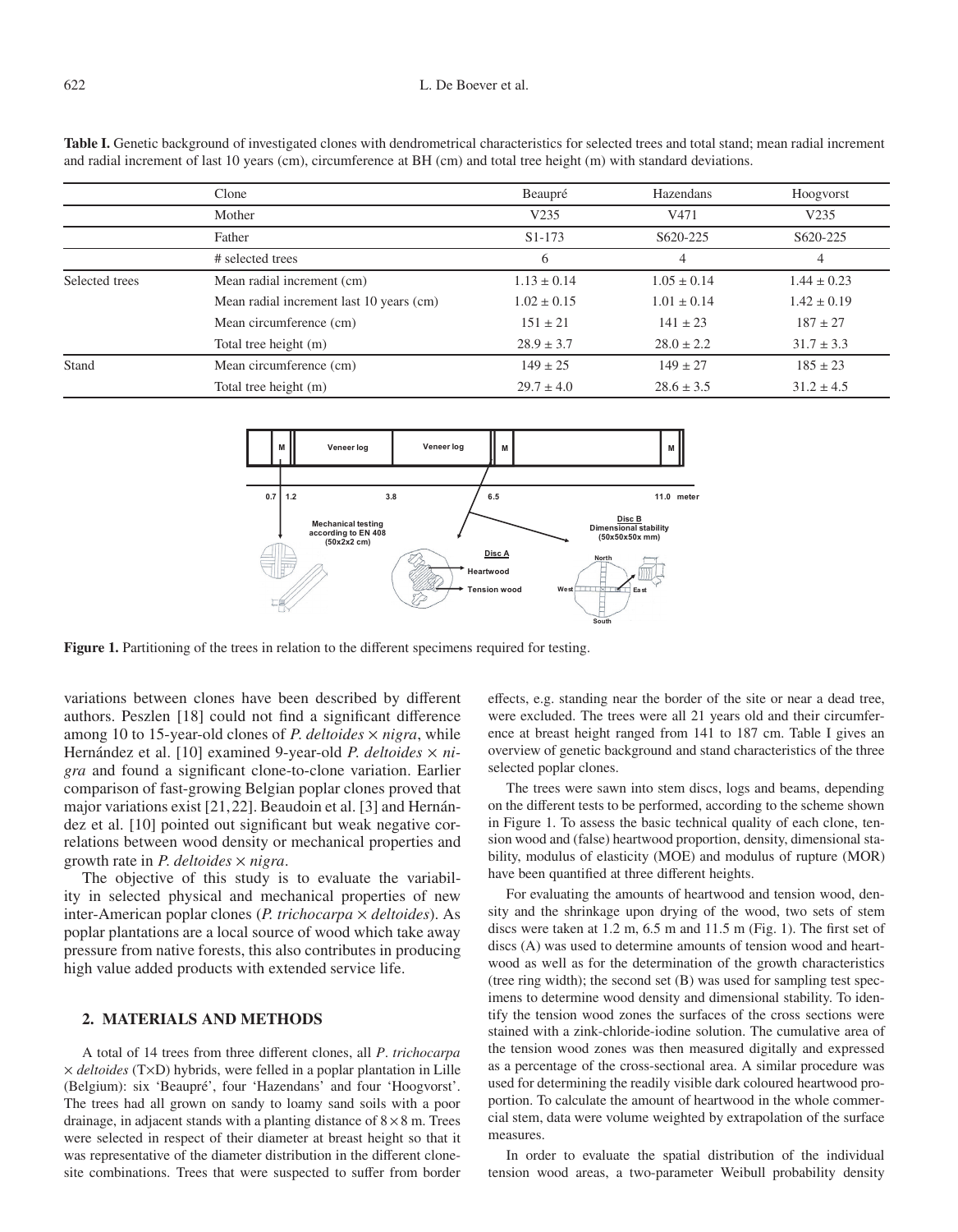function (pdf) was fitted to the data. In this case, an evaluation per clone was made of the likely occurrence of larger tension wood zones. The two-parameter Weibull distribution is described by a shape factor  $\beta$  and a scale factor  $\alpha$ . Figure 2 shows the measured frequencies per class of tension wood proportions, as well as the fitted Weibull distribution. The fits were correlated well with the measured data and statistical significant ( $p = 0.01$ ) for all clones.

In order to quantify wood density and the dimensional stability of timber, cubic specimens with 30 mm ribs, were cut out of the stem discs B according to the major wind directions (Fig. 1). The specimens were first measured in fresh condition and then were subjected to consecutive changes in relative air humidity (RH) in a climate room at 90% RH over 60% RH to 40% RH, all at 20 ◦C and finally to oven-dry state.

Density was calculated at different stages of moisture content. These data were used to determine correlations between shrinkage parameters and densities. Density was always expressed at equilibrium of a certain conditioning phase (As the mass to the volume at the specified RH). A weighted average (volume based) of the obtained densities at 60% RH was compared to the weighted average based on the samples used for mechanical testing to validate the density measurements. The density values later on reported (Tab. III and Fig. 5) are density values determined at 60% RH. Mass was determined at an accuracy of 0.001 g while the dimensions were determined using a calliper with an accuracy of 0.01 mm.

For the mechanical tests stem parts of 50 cm in length (M) were taken at three different heights (0.7 m, 6.6 m and 11.0 m). The material was subsampled into test specimens of 50 cm axial length and a cross section of  $2 \times 2$  cm in accordance with EN 408. The specimens were sawn and subsequently planed parallel to the grain and the annual rings aligned with one side of the cross section. Every specimen received its own co-ordinate, so that the exact position in the stem remained known. The sawn pattern was designed to provide a maximal number of flawless test specimens at each height (Fig. 1). The number of test specimens per clone per height level ranges from 10 to 25.

The  $50 \times 2 \times 2$  cm samples were conditioned at  $60 \pm 2\%$  relative humidity and  $20 \pm 1$  °C. It took for all samples 5 weeks to reach the equilibrium state. The EMC at 60% RH was 12.7% with a standard deviation of 0.6%. The static edgewise modulus of elasticity (MOE) and the modulus of rupture (MOR) were determined by means of a 4-point bending test, according to EN 408. The knot-free specimens were loaded at the centre at a rate of 8 mm per min in order to reach a duration of the test of  $300 \pm 120$  s.

Of each stem, two logs of 2.6 m were peeled using industrial equipment to evaluate veneer quality and, subsequently, plywood properties. The thickness of the veneer was 1.5 mm. The logs were exactly measured using laser scanning technology, allowing to determine the centre points for optimal yield. The total amount of veneers produced allowed a first yield figure. Clipping losses related to edge trimming and defect elimination were also taken into account. After drying some veneers were rejected due to excessive crack formation or extreme waviness. As such, three quality classes were discerned. These quality classes were described by the commercial grading system of the peeling company. Next to the description of the discerned classes a parallel was made to the five quality classes used by EN 635-2. The A-quality is referring to closed veneers (absence of defects) (is comparable with the combined classes E and I of EN 635-2), whereas B-quality allows small defects (small checks or holes) to the extent that they can be technically repaired (is compa-

**Figure 2.** Example of observed histogram of tension wood surface proportions (classes of 2.5%) and fitted two-parameter Weibull probability density function, for the clone 'Beaupré'.

rable with the combined classes II and III of EN 635-2). C/D-quality veneers contain larger defects and are used for the interior plies of the board only. The latter class is comparable to the quality class IV of the EN 635-2 standard.

Out of the top quality veneers (A and B classes), seven-layer plywoods were produced using an urea-formaldehyde glue. These boards were tested for density, MOE and MOR (in both veneer directions) according to EN 310. Per clone 10 samples (thickness  $\times$  500  $\times$  50 mm) were tested per veneer direction.

In the result section, the significance of a statistical analysis is indicated by a number of asterisks (\*  $p = 0.05$ ; \*\*  $p = 0.01$ ; \*\*\*  $p =$ 0.001).

#### **3. RESULTS**

#### **3.1. Dendrometrical measurements**

Table I gives an overview of some selected dendrometrical features for the investigated clones. The radial as well as the height growth of 'Hoogvorst' are significantly  $(p =$ 0.05) higher than those of 'Beaupré' and 'Hazendans'. The growth profiles (results not presented) showed that the diameter growth culminates earlier for 'Beaupré and Hoogvorst (8– 10 years) than for 'Hazendans' (12–15 years). The mean values given in table I are based on measurements at breast height only. Similar trends have been observed, however, higher in the stem.

#### **3.2. Heartwood and tension wood proportions**

Table II shows the proportions of heartwood and tension wood recorded for the three poplar clones.

A Duncan's multiple range test allowed determining significant clonal differences ( $p = 0.05$ ) in average amounts of heartwood. This analysis shows that the amount of heartwood is significantly higher for 'Hazendans'  $(\pm 40\%)$  than for both

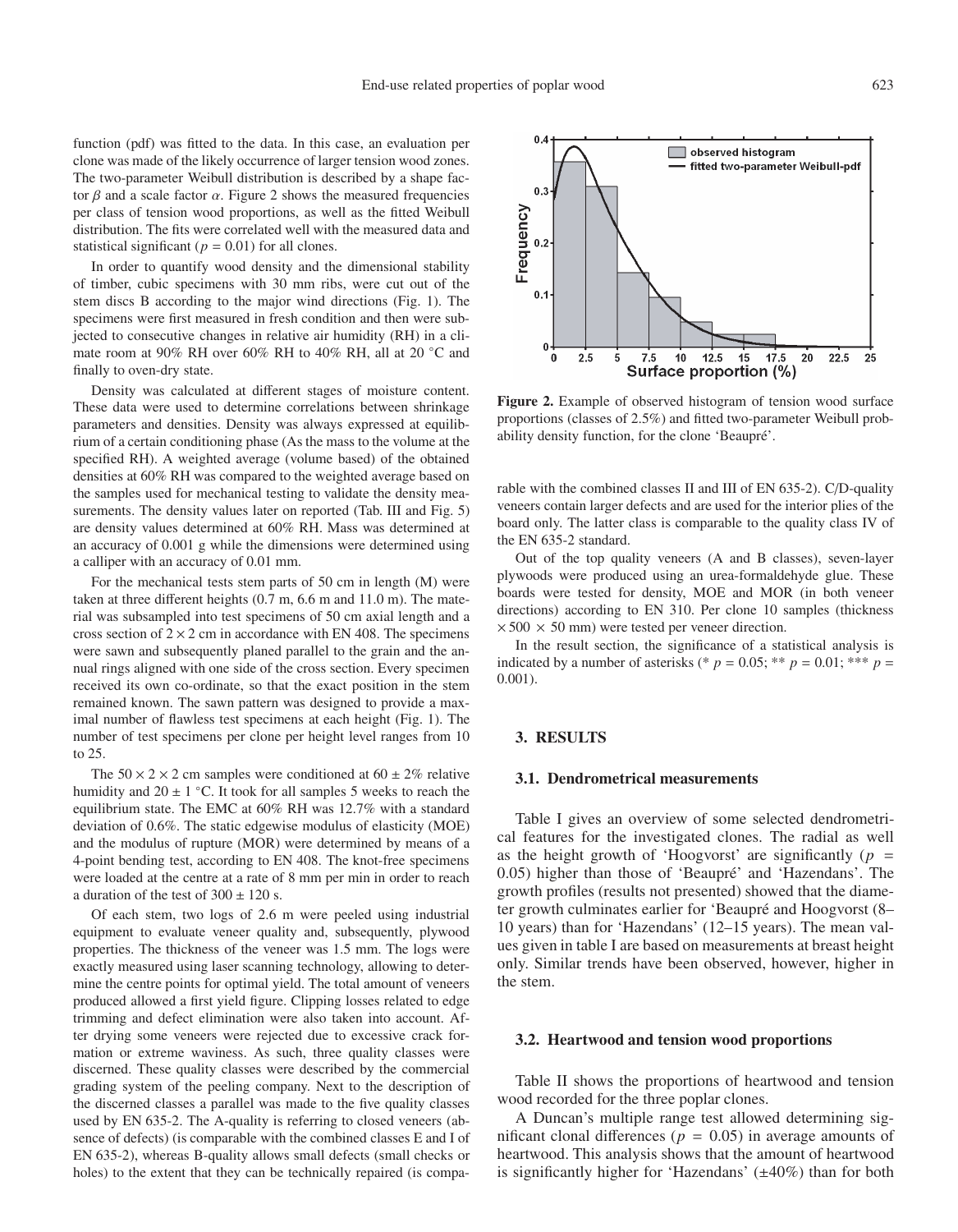#### 624 L. De Boever et al.

**Table II.** Average heartwood and tension wood proportions (%) at three different heights, as well as the volume weighted average with standard deviation and the minimum and maximum values.

|                         |         | (a) Heartwood proportion     |           |                |
|-------------------------|---------|------------------------------|-----------|----------------|
|                         | Beaupré | Hazendans                    | Hoogvorst | Duncan ranking |
| Height 1.2 m            | 41.3    | 47.4                         | 38.2      | aba            |
| 6.5 <sub>m</sub>        | 20.0    | 37.5                         | 26.3      | aba            |
| 11.5 <sub>m</sub>       | 8.9     | 19.7                         | 16.8      | baa            |
| Volume weighted average | 30.8    | 41.5                         | 31.5      | aba            |
| Standard deviation      | 5.1     | 7.3                          | 6.3       | -              |
| Minimum                 | 4.6     | 14.1                         | 12.4      | -              |
| Maximum                 | 48.6    | 54.6                         | 51.3      |                |
|                         |         | (b) Tension wood proportions |           |                |
|                         | Beaupré | Hazendans                    | Hoogyorst | Duncan ranking |
| Height 1.2 m            | 16.5    | 19.1                         | 19.7      | aaa            |
| 6.5 <sub>m</sub>        | 9.8     | 8.9                          | 8.6       | aaa            |
| 11.5 <sub>m</sub>       | 8.5     | 7.3                          | 7.2       | aaa            |
| Volume weighted average | 11.6    | 11.7                         | 11.8      | aaa            |
| Standard deviation      | 4.3     | 6.4                          | 6.8       |                |
| Minimum                 | 4.2     | 5.5                          | 3.6       |                |
| Maximum                 | 25.4    | 26.8                         | 28.7      |                |

'Beaupré' and 'Hoogvorst' (±30%). The proportion of heartwood decreases linearly with height. Highly significant linear regressions  $(y = Ax + B)$  were obtained for all clones ('Beaupré' *A* = −3.8; *B* = 52.0; *R*<sup>2</sup> = 0.95\*\*; 'Hazendans'  $A = -2.6$ ;  $B = 60.0$ ;  $R^2 = 0.83$ <sup>\*\*</sup>; 'Hoogvorst'  $A = -3.2$ ;  $B = 50.6; R^2 = 0.93**$ .

A Duncan multiple range test did not point out differences between the tension wood proportions (Tab. IIb) for the three clones, all having volume weighted average values around 12%. At breast height, higher relative amounts of tension wood were observed. Higher in the stem no trend in tension wood occurrence could be distinguished.

Figure 3 represents for each clone individually the fitted two-parameter Weibull distribution of the surface proportion of individual tension wood zones. This graph shows that 'Hoogvorst' and 'Hazendans' have similar distributions compared to 'Beaupré'. The distributions cross at a surface proportion of an individual zone of 6.25%.

The distribution of 'Beaupré' indicates that this clone has a bigger amount of smaller individual tension wood areas (85% of the tension wood zones < 6.25%). 'Hoogvorst' and 'Hazendans' (respectively 55% and 54%  $<$  6.25%) have more tension wood zones of larger surface proportion. Therefore, the occurrence of larger zones is less likely in 'Beaupré' than in 'Hoogvorst' and 'Hazendans', or 'Beaupré' has more diffuse tension wood than 'Hoogvorst' and 'Hazendans'.

# **3.3. Density, mechanical properties and dimensional stability**

Surface weighted densities for each height level as well as the total volume weighted density for the investigated clones



**Figure 3.** Fitted two-parameter Weibull pdf, showing the surface proportion distributions of individual tension wood zones for the investigated clones.

are reported in Table III. When density is calculated without a volume based weighing, the average values at the bottom height are 15 to 25 kg/m<sup>3</sup> lower. A similar trend is found for MOE (400 to 800 N/mm<sup>2</sup> lower) and MOR (5 to 15 N/mm<sup>2</sup> lower).

Density increases linearly  $(y = Ax + B)$  with height ('Beaupré' *A* = 10.9; *B* = 356;  $R^2$  = 0.95\*\*; 'Hazendans'  $A = 10.3$ ;  $B = 394$ ;  $R^2 = 0.96$ <sup>\*\*</sup> and 'Hoogvorst'  $A = 6.8$ ;  $B = 362$ ;  $R^2 = 0.96$ <sup>\*\*</sup>). An analoguous trend as for density was observed in the results of the bending tests (MOR and MOE).

The specific strength (ratio of mechanical property and density) is highest for 'Beaupré' when stiffness is concerned, while 'Hoogvorst' has the highest ratio in terms of strength. This also provides a measure of suitability as construction timber.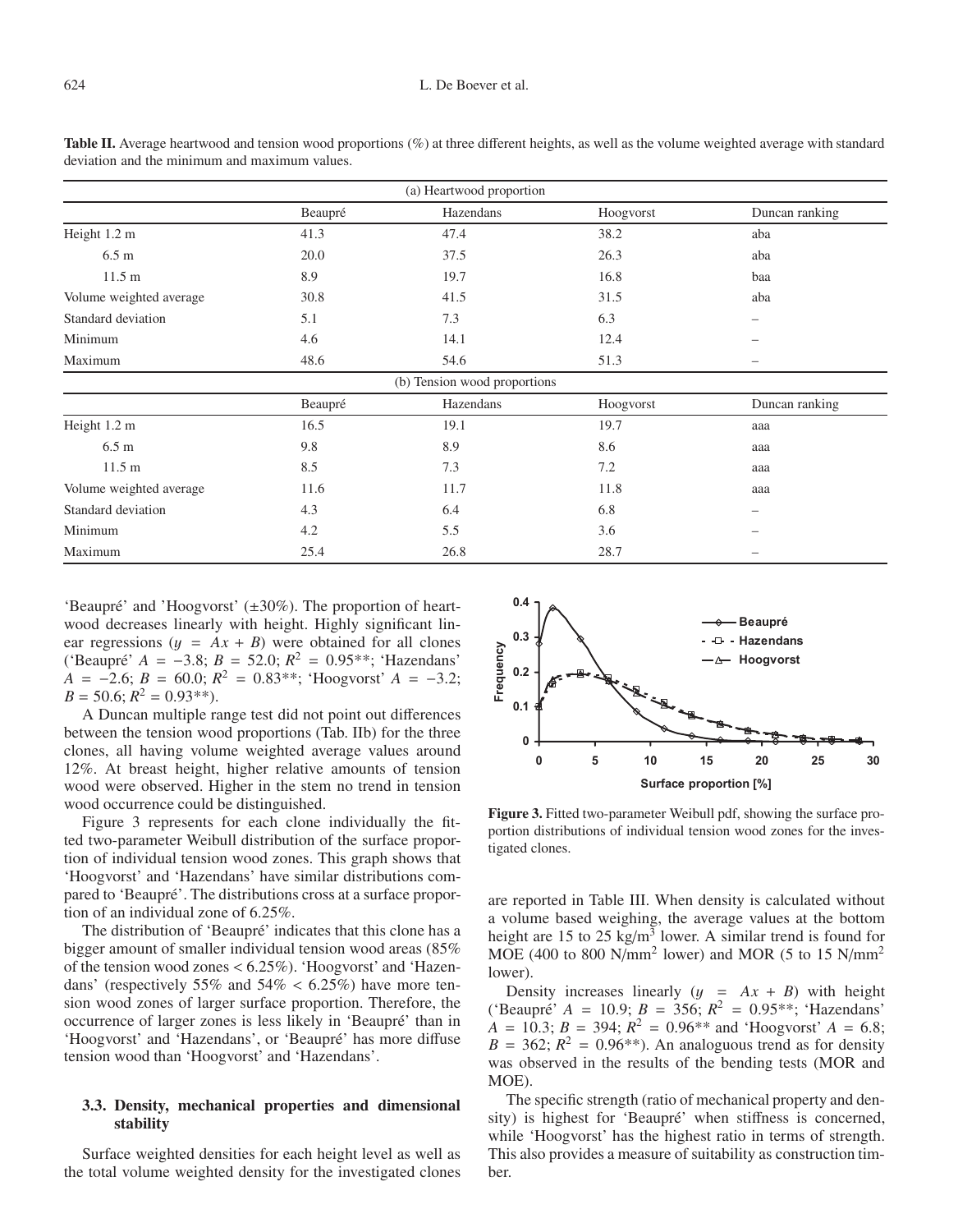|                         |         | (a) Density $(kg/m3)$               |           |                |
|-------------------------|---------|-------------------------------------|-----------|----------------|
|                         | Beaupré | Hazendans                           | Hoogvorst | Duncan ranking |
| Height 0.7 m            | 372     | 402                                 | 361       | aba            |
| 6.6 <sub>m</sub>        | 433     | 453                                 | 391       | aab            |
| 11.0 <sub>m</sub>       | 479     | 485                                 | 424       | aab            |
| Volume weighted average | 423     | 446                                 | 391       | aab            |
| Standard deviation      | 19      | 33                                  | 32        | -              |
| Minimum                 | 339     | 371                                 | 335       |                |
| Maximum                 | 507     | 510                                 | 461       | -              |
|                         |         | (b) Modulus of elasticity $(N/mm2)$ |           |                |
|                         | Beaupré | Hazendans                           | Hoogvorst | Duncan ranking |
| Height 0.7 m            | 6732    | 6569                                | 5314      | aab            |
| 6.6 <sub>m</sub>        | 8100    | 7954                                | 6577      | aab            |
| 11.0 <sub>m</sub>       | 8802    | 9033                                | 7692      | aab            |
| Volume weighted average | 7857    | 7783                                | 6510      | aab            |
| Standard deviation      | 544     | 337                                 | 280       |                |
| Minimum                 | 6052    | 6150                                | 4851      |                |
| Maximum                 | 9472    | 9450                                | 7916      |                |
|                         |         | (c) Modulus of rupture $(N/mm^2)$   |           |                |
|                         | Beaupré | Hazendans                           | Hoogvorst | Duncan ranking |
| Height 0.7 m            | 53      | 60                                  | 62        | abb            |
| 6.6 <sub>m</sub>        | 63      | 71                                  | 75        | abb            |
| 11.0 <sub>m</sub>       | 70      | 78                                  | 86        | abc            |

Volume weighted average 62 69 69 74 abc

 $\frac{1}{100}$  Minimum 2003 –  $\frac{46}{100}$  54 –  $\frac{54}{100}$  57 Maximum 74 83 94 –

Standard deviation 5 5 6 –

**Table III.** Surface weighted average values for density, modulus of elasticity and modulus of rupture at three different heights, as well as the volume weighted average, with standard deviation, minimum and maximum values.

A significant correlation ( $R^2 = 0.86^*$ ) was found between the average basic density measured at breast height and the overall basic density of the total merchantable stem (basic density of the total merchantable stem  $=1.11 \times$  density at breast height), irrespective of the clone.

Table IV shows for two different intervals of relative air humidity (RH) the global mean shrinkage in tangential and radial direction together with the shape factor (tangential shrinkage divided by radial shrinkage) and the mean volumetric shrinkage.

Stability (low shrinkage values) decreases with increasing height, following the trend of increasing density.

# **3.4. Veneer quality – Density and mechanical properties of plywood**

Figure 4 gives an overview of the efficiency of the veneer processing as well as the different yield parameters. 'Hazendans' shows most trim clipping losses in peeling, due to its less cylindrical stem form. In 'Beaupré' a substantial lower amount of veneers is lost in the drying process. Table V gives more detailed information on the veneer quality and points out the different reasons for excluding veneer sheets.

The overall yield of veneer produced is significantly higher in 'Beaupré' than in the other clones. When the production of quality veneers (white veneers of grade A) is considered, major differences can be pointed out. 'Hazendans' and 'Hoogvorst' have very low yields of grade A veneers. 'Hoogvorst' shows a significantly lower yield of grade B veneers and produces a large amount of grade C/D veneers which are only suitable for the interior of plywood boards. All veneers of 'Hazendans' have a uniform white colour.

Only the A/B-quality veneers were used to produce plywood resulting in 3 to 5 panels ( $1\,250 \times 2\,500$  mm) per clone. Table VI gives an overview of the density, modulus of elasticity and modulus of rupture for each clone. Both mechanical properties were tested perpendicular and parallel to the grain as described in EN 310. The average strength values of boards made of 'Hoogvorst' veneers are significantly lower than those of 'Hazendans' and 'Beaupré'.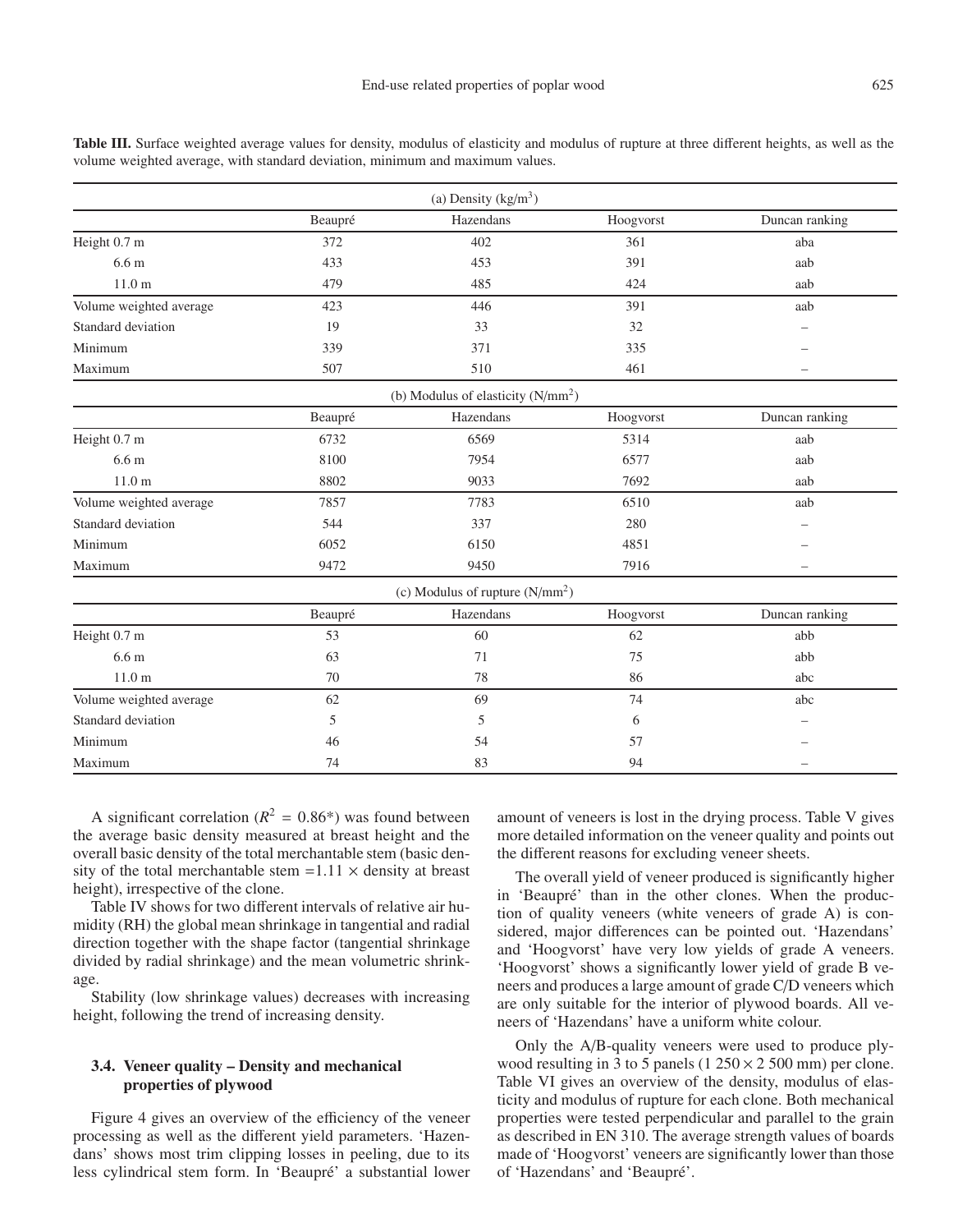#### 626 L. De Boever et al.

**Table IV.** Mean clonal shrinkage values (radial (R), tangential (T) and volumetric) and shape factor for two different intervals of relative air humidity and the multiple range statistics by Duncan.

|                      |         | (a) From 90% to 60% relative air humidity $(\%)$ |           |                |
|----------------------|---------|--------------------------------------------------|-----------|----------------|
|                      | Beaupré | <b>Hazendans</b>                                 | Hoogyorst | Duncan ranking |
| Radial shrinkage     | 1.80    | 1.38                                             | 1.26      | abb            |
| Tangential shrinkage | 4.02    | 3.12                                             | 3.39      | abb            |
| Shape factor $(T/R)$ | 2.23    | 2.26                                             | 2.69      | aab            |
| Volumetric shrinkage | 5.81    | 4.51                                             | 4.65      | abb            |
|                      |         | (b) From 60% to 40% relative air humidity $(\%)$ |           |                |
|                      | Beaupré | Hazendans                                        | Hoogyorst | Duncan ranking |
| Radial shrinkage     | 0.36    | 0.48                                             | 0.37      | aba            |
| Tangential shrinkage | 0.60    | 1.01                                             | 0.65      | aba            |
| Shape factor $(T/R)$ | 1.67    | 2.11                                             | 1.76      | aba            |
| Volumetric shrinkage | 0.97    | 1.48                                             | 1.03      | aba            |



**Figure 4.** Volume efficiency and losses during manufacturing of veneers disregarding the end-quality.

**Table V.** Assessment of the veneer quality and detailed information on losses and yields.

|           |       |                  |       |                   | Veneer quality $(\%)$  |               |       |      |
|-----------|-------|------------------|-------|-------------------|------------------------|---------------|-------|------|
|           |       | A-quality        |       | <b>B</b> -quality |                        | $C/D$ quality | Total |      |
|           | White | Striped          | Total | White             | Striped                | Total         | Total |      |
| Beaupré   | 12.6  | 3.9              | 16.5  | 10.7              | 3.9                    | 14.6          | 13.8  | 44.9 |
| Hazendans | 0.9   | 0.0              | 0.9   | 16.2              | 0.0                    | 16.2          | 20.8  | 37.9 |
| Hoogyorst | 0.6   | 3.5              | 4.1   | 4.1               | 3.5                    | 7.6           | 27.4  | 39.1 |
|           |       |                  |       |                   | Loss of veneer $(\% )$ |               |       |      |
|           |       | Loss by clipping |       |                   | Loss by drying         |               | Total |      |
|           | Holes | Cracks           | Total | Cracks            | Waviness               | Total         |       |      |
| Beaupré   | 37.5  | 7.8              | 45.3  | 3.9               | 5.9                    | 9.8           | 55.1  |      |
| Hazendans | 39.1  | 3.2              | 42.3  | 0.0               | 19.8                   | 19.8          | 62.1  |      |
| Hoogyorst | 41.0  | 4.3              | 45.3  | 0.0               | 15.6                   | 15.6          | 60.9  |      |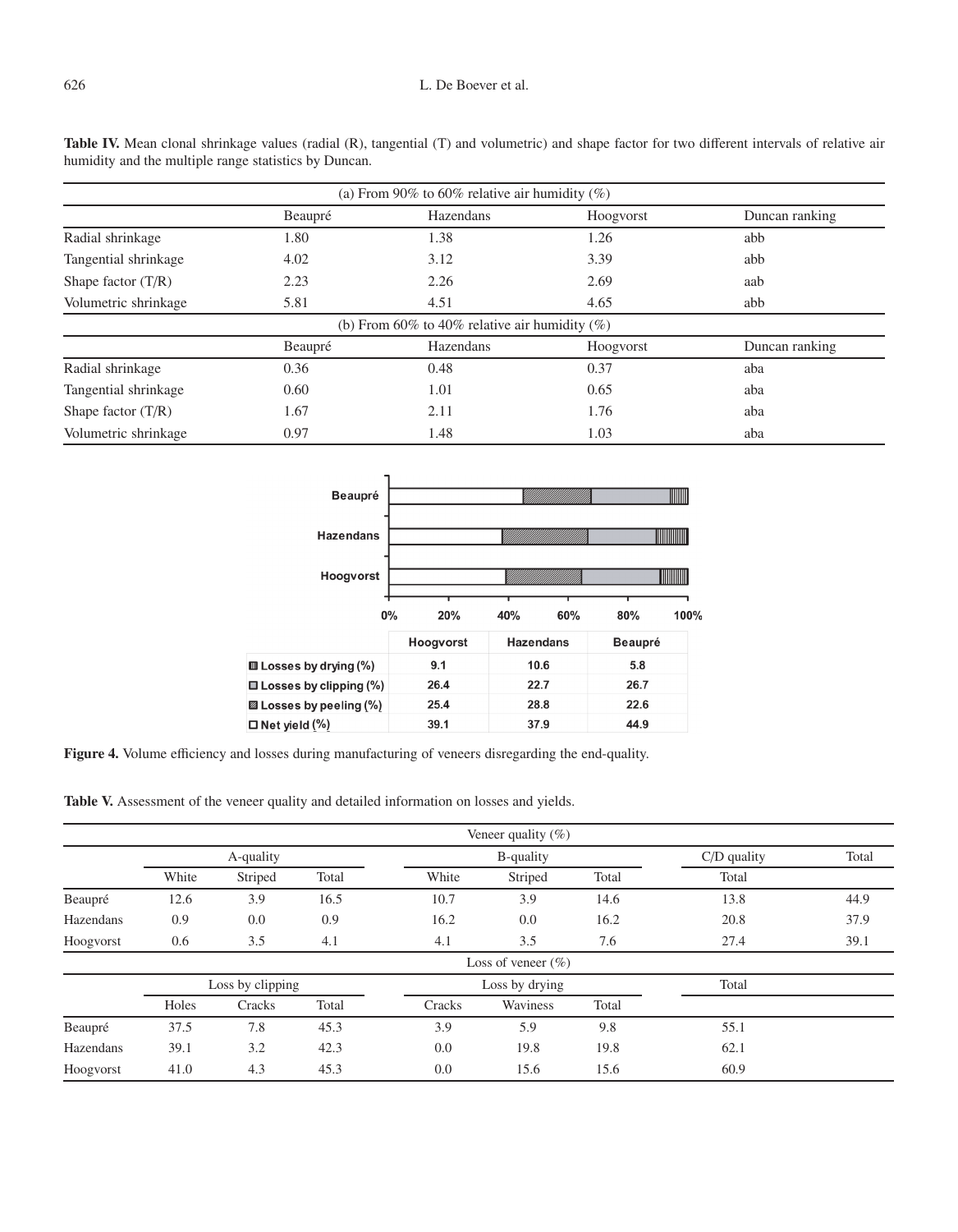|                               | Beaupré         | Hazendans        | Hoogyorst       | Duncan ranking |
|-------------------------------|-----------------|------------------|-----------------|----------------|
| Density of the board          | $467.0 \pm 9.2$ | $501.0 \pm 12.0$ | $439.3 \pm 9.5$ | aba            |
| Modulus of elasticity $\perp$ | $3129 \pm 300$  | $3331 \pm 64$    | $3311 \pm 207$  | aaa            |
|                               | $4778 \pm 235$  | $5588 \pm 246$   | $4327 \pm 186$  | aba            |
| Modulus of rupture $\perp$    | $34.8 \pm 2.2$  | $36.2 \pm 1.1$   | $31.6 \pm 1.1$  | aab            |
|                               | $45.2 \pm 1.6$  | $51.9 \pm 0.7$   | $40.1 \pm 1.3$  | aba            |

**Table VI.** Density (kg/m<sup>3</sup>), modulus of elasticity and modulus of rupture (N/mm<sup>2</sup>) for a 7-layer plywood for each of the selected clones.

The densification, i.e. the density of the raw material versus the density of the pressed board, is higher for 'Hazendans' and 'Hoogvorst' (12%) in comparison with 'Beaupré' (10%). For this reason the strength values of the 'Hazendans' plywood are slightly higher than those of 'Beaupré'. An inverse trend was shown for the strength properties of the solid wood.

# **4. DISCUSSION**

#### **4.1. Influence of growth rate and genetic background**

The clone 'Hoogvorst' has a radial growth rate that is 20 to 25% higher than 'Beaupré' and 'Hazendans' (Tab. I). Although a trend in decreasing density, modulus of elasticity and modulus of rupture with an increasing radial growth rate can be discerned, no significant correlation could be found between growth features and physical mechanical properties. Hernández [10] and Pliura [19] found a significant but weak negative correlation between radial increment and density. Several features have an influence on this correlation. Firstly, the data set used here represent only a narrow range, both in growth rate and density, which is insufficient to detect significant trends. Diffuse porous species, such as poplar, generally display only a weak response in density to changing growth rates. Finally, the presence of tension wood tends to increase the local density, irrespectively of growth rate.

Zobel and Jett [26] state that for several important wood characteristics (i.e. heartwood formation, density and fibre length), a genetic control has been demonstrated. Klasnja et al. [13] reported a coefficients of heritability of 0.94 for density and 0.61 for mean fibre length in *Populus deltoides* clones. The investigated clones are genetically closely related ('Beaupré' and 'Hoogvorst' have the same mother and 'Hoogvorst' and 'Hazendans' have the same father). Some caution remains, however, with respect to conclusion concerning the heritability effect, because the crossing between clones V471 and S1-173 is missing in the experiment (Tab. I). The latter crossing was rejected earlier in the selection stage due to lower disease resistance and eccentric stem form. Some of the variations in wood properties, have nevertheless, been interpreted in terms of parental background.

In relative terms, the clone 'Hazendans' produces 30% more heartwood than 'Hoogvorst' and 'Beaupré'. This indicates a positive genetic influence of the mother clone in 'Beaupré' and 'Hoogvorst' in lowering the heartwood proportion.

Although the mean values for tension wood proportions presented in table II are not discerned by a Duncan range test, the distribution of surface proportion of individual tension wood zones differs for 'Beaupré' in comparison to the other clones. As has been shown in Figure 4, 'Hoogvorst' and 'Hazendans' present a more aggregated presence of tension wood. This might be attributed to an influence of their mutual father clone.

Density is a very strong inheritable feature [13, 26]. However, the Duncan multiple range test groups the genetically most different clones ('Beaupré' and 'Hazendans') in our study (Tab. III). It seems likely, therefore, that the interclonal differences in density are determined mainly by differences in growth dynamics. The lower density of the clone 'Hoogvorst' can indeed be explained by its more rapid growth since this may produce thinner cell wall structures. Thus, at the same growth rate, all three clones are expected to yield similar density values. These results differ from the findings of Zhang et al. [25], who reported that clonal effects on wood density were stronger than growth trait effects. However, this conclusion was based on very young trees (3-year-old material).

Concerning shrinkage behaviour, contrasting conclusions could be drawn respectively for the ranges of interior and exterior applications. Under low relative air humidity conditions, wood from 'Beaupré' and 'Hoogvorst', which have the same mother, behaves similarly (Tab. IVb). Conversely, under higher relative air humidity conditions, wood from 'Hazendans' and 'Hoogvorst' (same father) displays similar dimensional stability (Tab. IVa). This apparent switch in parental influence may be due to genetically determined differences in the chemical composition and the moisture sorption behaviour of the wood cell walls.

According to Zobel and Jett [26], it is possible to genetically select poplars for a lower degree of heartwood discoloration. The mother clone of 'Beaupré' and 'Hoogvorst' appears to have a negative influence on the whiteness of the veneer sheets. The influence is lower in 'Beaupré' than in 'Hoogvorst' (Tab. V).

# **4.2. Relationships between tension wood proportion, heartwood and physical-mechanical properties**

An important feature in the industrial processing of poplar wood remains the occurrence of tension wood fibres and their distribution within the stem volume. The formation of tension wood is induced by a gravitational stimulus [5].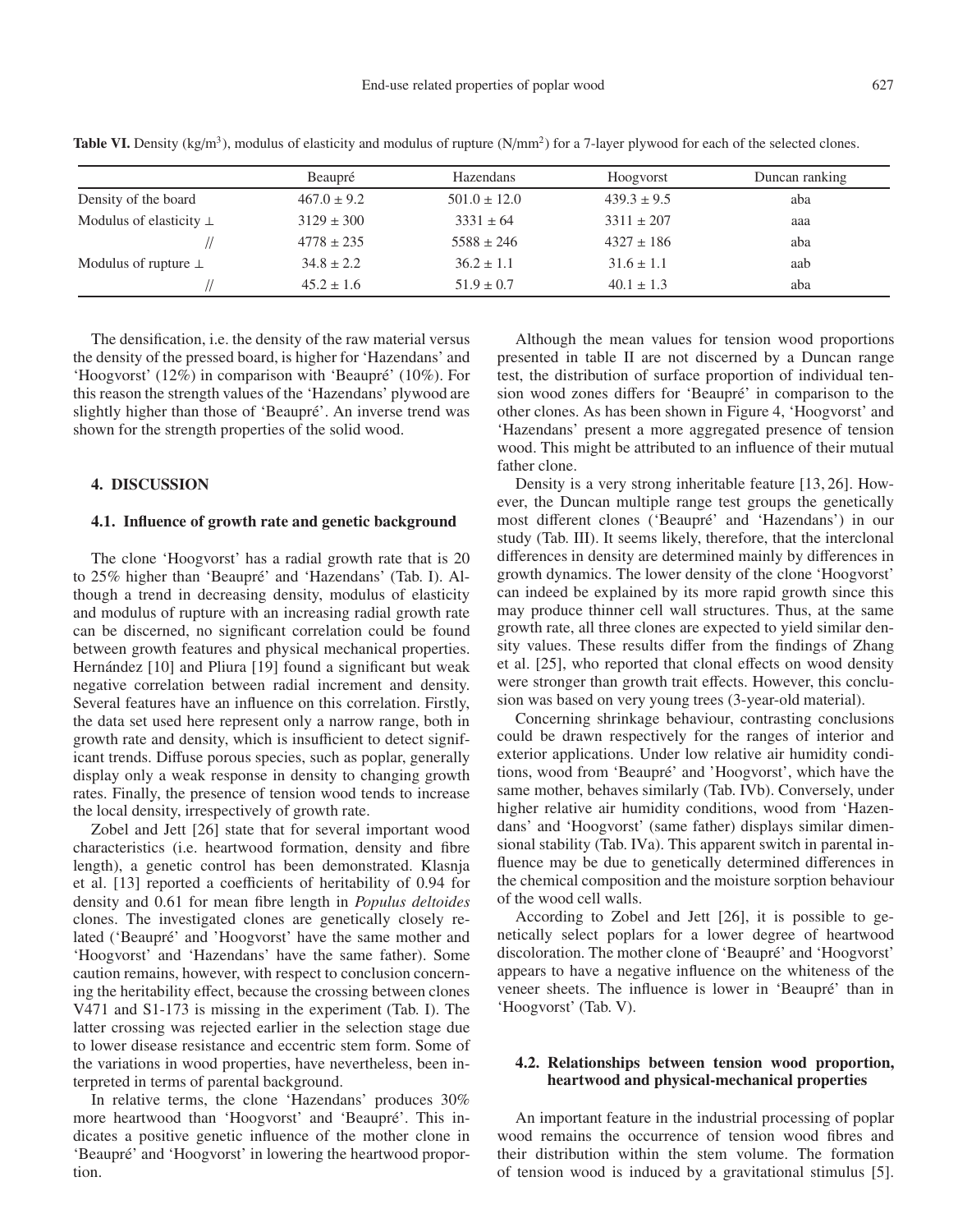This was experimentally proven by Jourez et al. [11] for *P*-*euramericana* cv 'Ghoy'. Badia et al. [1, 2] reported different patterns of tension wood distribution between clones. They also stated that tension wood extent is highest at the tree base, which is also reflected in the data presented in Table II. The variation in the amount of tension wood fibres can vary as much as 22% to 63% [7, 17]. In terms of spatial distribution, tension wood occurrence is more diffuse in 'Beaupré' (Fig. [3]) than it is in the other two clones, resulting in flatter drying of the veneer sheets, i.e. a lesser degree of waviness (Tab. V).

'Beaupré' and 'Hazendans' have a relatively higher linearly increase of density with height (respectively  $\pm$  11 and  $\pm$  9 kg/m<sup>3</sup>) than 'Hoogvorst' ( $\pm$  7 kg/m<sup>3</sup>) (Tab. III). This is explained by the fact that the heartwood proportions (Tab. II) as well as the ratio of heartwood to sapwood density differ for each clone. For 'Beaupré' this mean ratio is 0.94 meaning that heartwood density is lower than sapwood density. In combination with a rapid decrease of heartwood proportion with height (Tab. II), this results in a more rapid increase of density with height. For 'Hoogvorst' and 'Hazendans', the mean ratios are respectively 1.05 and 1.02, meaning that heartwood is slightly denser than sapwood. For the clone 'Hazendans', this density ratio combined with its high amount of heartwood results in a comparatively fast increasing density with height. Due to the lower heartwood proportion and the slower decrease of heartwood proportion with height in 'Hoogvorst', the increase in density is less pronounced.

The relation between density and mechanical properties (MOE and MOR) at different heights is graphically represented in Figure 5.

The modulus of elasticity is strongly ( $p = 0.05$ ) positively correlated with density. This trend is significant at the clonal level as well as at the interclonal level. The modulus of rupture increases also with increasing density, but this holds only at the clone level.

At the interclonal level, density does not allow to explain variation in MOR. In fact, 'Hoogvorst' which has the lowest density (Tab. IIIa), exhibits the highest mean values for MOR (Tab. IIIc). Moreover, 'Hoogvorst' has the highest ratio (MOR/density) i.e. 0.19 (0.16 for 'Hazendans' and 0.15 for 'Beaupré'). This implies the existence of a additional influencing factor. Different authors described the clonal influence on fibre length [4, 9, 16]. Fibre length does not have a significant or consistent influence on density [8], but will likely affect the maximal load capacity (i.e. MOR).

At every moisture content, density is significantly  $(p =$ 0.05) correlated with the volumetric shrinkage for the interval of 60% to 40% RH. For other intervals no significant correlations could be found.

The overall shrinkage values are clearly lower in comparison to earlier reported data [14, 15] for other clones, allowing to conclude that the wood of these inter-American clones is more stable. A more profound classification of wood of these clones should be made with regard to their possible end-use. In fact, the evaluation of dimensional stability is depending on the application corresponding with a specific range in RH. Differences in absolute volumetric shrinkage between clones lie within 0.5 to 1.0% for exterior applications (90–60% RH) and interior applications (60–40% RH), but the differences in shape factor are more important. Based on that shape factor, 'Beaupré' seems the best clone, both for interior and exterior applications (Tab. IV). Basing on these results, 'Hazendans' seems to be the least suited for interior applications, while 'Hoogvorst' is the least suited for exterior use.

The positive correlations between density and volumetric shrinkage between 60% and 40% RH allow to rank poplar clones for their suitability for interior applications, since wood density can be determined relatively easy and fast. On the other hand, for outdoor applications the specific shrinkage or swelling values have to be determined.

#### **4.3. Potential of veneer based products**

Compared to the traditional ones, all tested clones show an acceptable net efficiency in veneer peeling, although the losses are distributed differently due to several causes (Tab. V).

All clones have high clipping losses due to holes (unacceptable big knots or loose knots). This can be reduced significantly by an adapted tree management, including pruning at early age. The losses due to crack formation after peeling are higher in 'Beaupré'. This is due to the release of internal growth stresses which can not be solved by tree management nor production parameters. Higher internal tensions also may explain the relatively high losses due to cracks formed during drying (40% of the total drying losses). The clonal differences in veneer losses due to drying defects narrows the potential use of poplar clone mixtures as one source of raw material in veneer products. An adaptation of the drying process may partially prevent such losses.

The spatially more diffuse tension wood in 'Beaupré' (Fig. 3) explains the lower amount of waviness after drying, when compared to the other clones. The smaller range in density values of this clone (Tab. III), also contributes to this effect.

White colour of poplar veneer sheets is important in esthetical applications. Therefore, the darkening and striping of wood caused by heartwood discoloration, depreciates veneer quality [6, 23]. This type of wood is less suitable for furniture production, visible structural applications or applications where a printable surface is required (packaging material and fruit boxes). Overall, only 'Beaupré' and 'Hazendans' produce an acceptable amount of white veneers, i.e. around 20%. White veneer yield may be enhanced by pruning, especially in 'Beaupré', but this will result only in a minor improvement in 'Hazendans' and 'Hoogvorst' due to their un favourable heartwood proportion and distribution.

For all clones, the board properties reported in Table VI are well within range to produce plywood for structural applications. Variations in plywood properties are expected to be lower when mixtures of veneers (different clones and/or qualities) are used in the production process (with a accurate grading of the mixed veneers and corresponding layered structure of the plywood).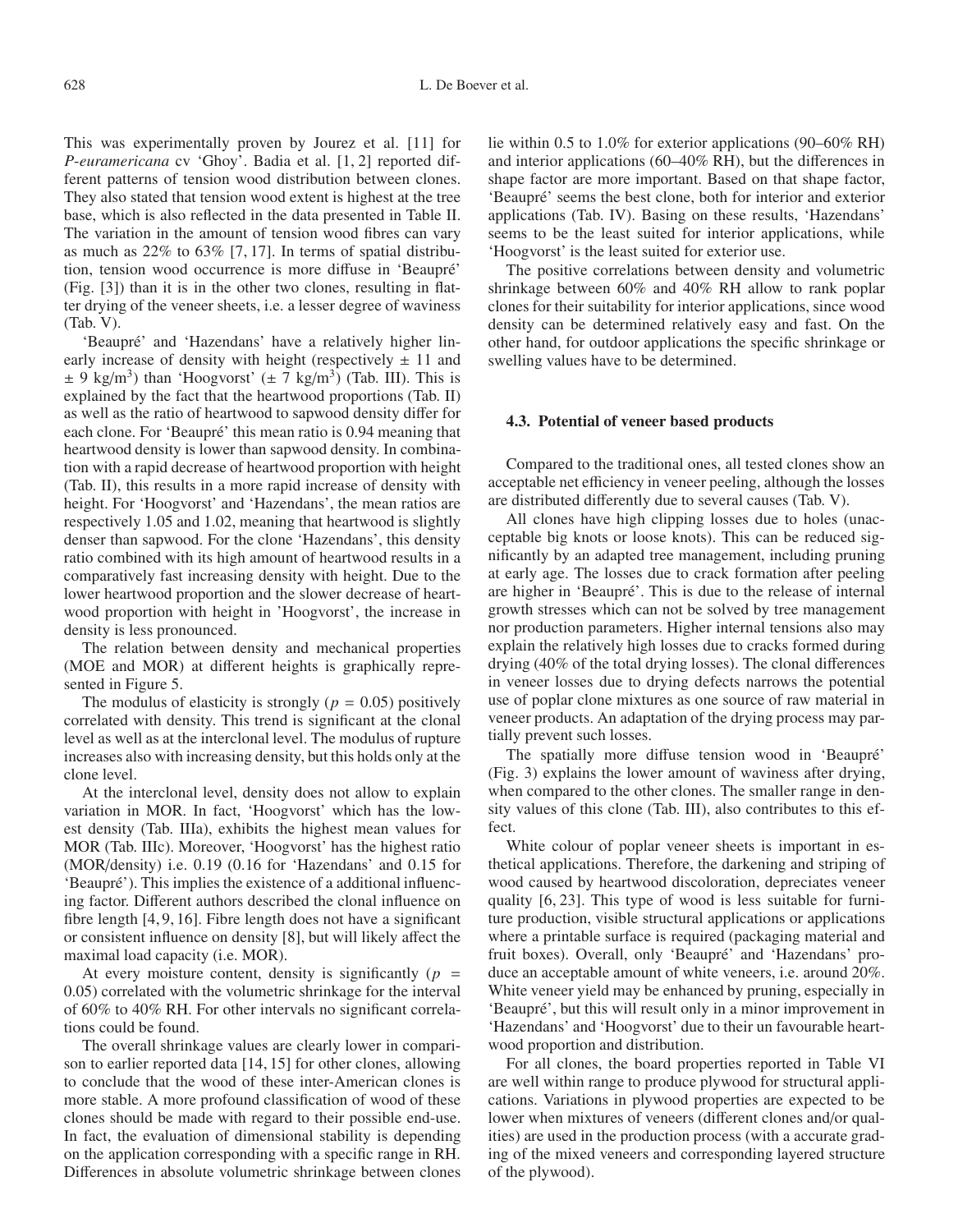

**Figure 5.** Relation between density and Modulus of elasticity (MOE) and Modulus of rupture (MOR) for the investigated clones at three different heights (breast height (a); at  $6.5$  m (b); at  $11.5$  m (c)) and their volume weighted averages for the whole stem up to  $11.5$  m (d).

### **4.4. Main conclusions**

It can be concluded that 'Beaupré' is suitable for both plywood and sawn wood production. 'Hazendans' has good average characteristics supporting its use in sawn wood based products. Its yield of white veneers is sufficient for the production of plywood in esthetical applications. The clone 'Hoogvorst' produces too few white veneers, restricting the use of its veneers to structural plywood manufacturing. The larger values found for the shape factor in this clone may limit its use in sawn wood based products.

Further research on clonal variation in properties is needed to assess adequate processing strategies for multiclonal poplar stands (extending the number of sampled trees and the number of stands).

**Acknowledgements:** This study has been financed by the Institute of Nature and Forest Research (INBO – Geraardsbergen, Belgium) of the Ministry of the Flemish Community within the framework of the project "Tree and wood Quality Research for the Flemish Forest-Wood Chain".

# **REFERENCES**

- [1] Badia M.A., Constant T., Mothe F., Nepveu G., Tension wood occurrence in three cultivars of *Populus* × *euramericana,* Part I: Interclonal and intra-tree variability of tension wood, Ann. For. Sci. 63 (2006) 23–30.
- [2] Badia M.A., Mothe F., Constant T., Nepveu G., Assessment of tension wood detection based on shiny appearance for three poplar cultivars, Ann. For. Sci. 62 (2005) 43–49.
- [3] Beaudoin M., Hernández R.E., Koubaa A., Poliquin J., Interclonal, intraclonal and within-tree variation in wood density of poplar hybrid clones, Wood Fiber Sci. 24 (1992) 147–153.
- [4] Castera P., Nepveu G., Mahe F., Valentin G., A study of growth stresses, tension wood distribution and other related wood defects in poplar (*Populus euramericana* cv I214) – end splits, specific gravity and pulp yield, Ann. For. Sci. 51 (1994) 301–313.
- [5] Clair B., Almeras T., Sugiyama J., Compression stress in opposite wood of angiosperms: observations in chestnut, mani and poplar, Ann. For. Sci. 63 (2006) 507–510.
- [6] Clausen V.H., Kaufert F.A., Occurrence and probable cause of heartwood degradation in commercial species of *Populus*, J. For. Prod. Res. Soc. 2 (1952) 62–67.
- [7] Coutand C., Jeronimidis G., Chanson B., Loup C., Comparison of mechanical properties of tension and opposite wood in *Populus*, Wood Sci.Tech. 38 (2004) 11–24.